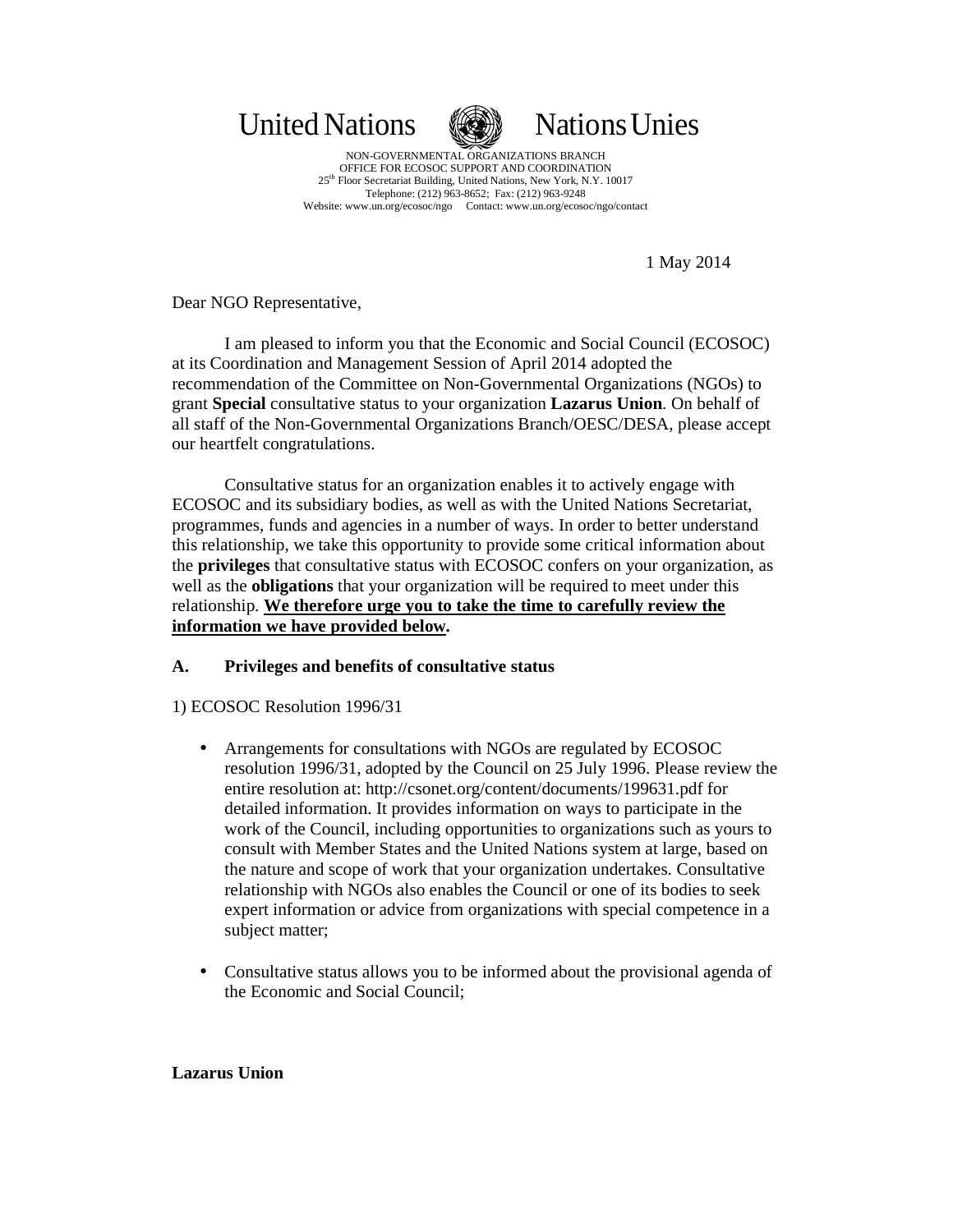- Organizations in general consultative status may request the Secretary-General, through the Committee on Non-Governmental Organizations, to place items of special interest in the provisional agenda of the Council.
- 2) Attendance at meetings and access to the United Nations
	- Your status now entitles you to designate official representatives to the United Nations Headquarters in New York and the United Nations offices in Geneva and Vienna. Your representatives will be able to register for and participate in events, conferences and activities of the United Nations, and organizations in general and special consultative status may designate authorized representatives to sit as observers at public meetings of ECOSOC and its subsidiary bodies, General Assembly, Human Rights Council and other United Nations intergovernmental decision-making bodies. Those on the Roster may have representatives present at such meetings concerned with matters within their field of competence. These arrangements may be supplemented to include other means of participation. To ensure your participation, please use the username and password that have already been assigned to your organization and login to the NGO Branch website at: www.un.org/ecosoc/ngo for more information.
	- In order to obtain grounds passes, please use the same login and password information and follow the instructions carefully to designate your representatives for the current calendar year. Please note that representatives nominated by your organization are required to collect their grounds passes in person at designated locations in New York, Geneva and Vienna.
	- Your login and password information should also be used to update your organizational profile and contact information at all times so that we can keep you informed of important communications from the United Nations in a timely manner. Please be aware that all communications from the United Nations Secretariat will be sent to your email address that is accessible through the organizational profile. Please set up your email address in such a way that it would enable your NGO to monitor incoming messages without interruption. **Therefore, please check and update your organizational profile every six months at: http://esango.un.org/civilsociety/login.do**.
- 3) Written statements at ECOSOC
	- Organizations in general and special consultative status are able to submit written statements relevant to the work of the Council on subjects in which these organizations have a special competence. These statements may be circulated by the Secretary-General of the United Nations to the members of the Council.
	- Requirements regarding the submission and circulation of written statements are elaborated in resolution 1996/31. They include, but are not limited to, the following: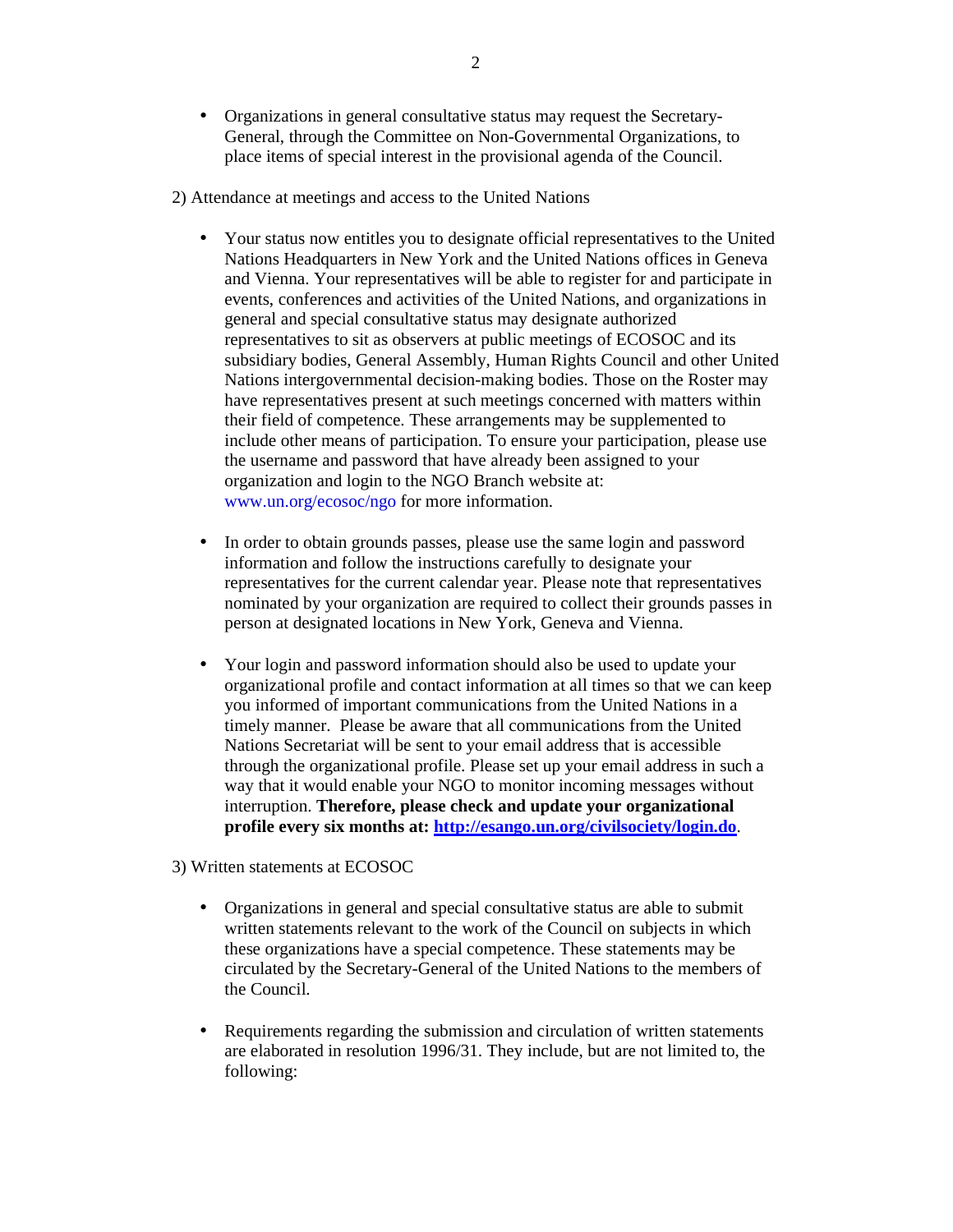(a) Written statements shall be submitted in one of the two working languages of the United Nations (English or French);

(b) They shall be submitted within the time period indicated prior to the Council's meeting each year in order to allow appropriate consultations between the Secretary-General and the organization before circulation;

(c) Written statements from organizations in general consultative status are limited to a maximum of 2,000 words;

(d) Written statements from organizations in special consultative status are limited to a maximum of 500 words;

(e) The Secretary-General, in consultation with the President of the Council, or the Council or its Committee on Non-Governmental Organizations, may invite organizations on the Roster to submit written statements. Provisions for these submissions, if approved, will be determined accordingly by the Council.

4) Oral presentations at ECOSOC

• Requirements for oral statements include, but are not limited to, the following:

(a) The ECOSOC Committee on Non-Governmental Organizations makes recommendations to the Council about which organizations in general and special consultative status should make an oral presentation to the Council, as well as the items on which they should be heard. Such organizations are entitled to make one statement to the Council, subject to the approval of the Council;

(b) Whenever the Council discusses the substance of an item proposed by an NGO in general consultative status and included in the agenda of the Council, such an organization shall be entitled to present orally to the Council, as appropriate.

5) Consultations with ECOSOC and its subsidiary bodies

- Commissions and other subsidiary bodies of ECOSOC may consult with NGOs in general and special status; and such consultations may be arranged at the request of the NGO. Organizations on the roster may also be heard by these bodies on the recommendation of the Secretary-General and at the request of such commission or subsidiary body;
- A commission of ECOSOC may recommend that an NGO with special competence in a particular field undertake studies or investigations, or prepare papers for the commission;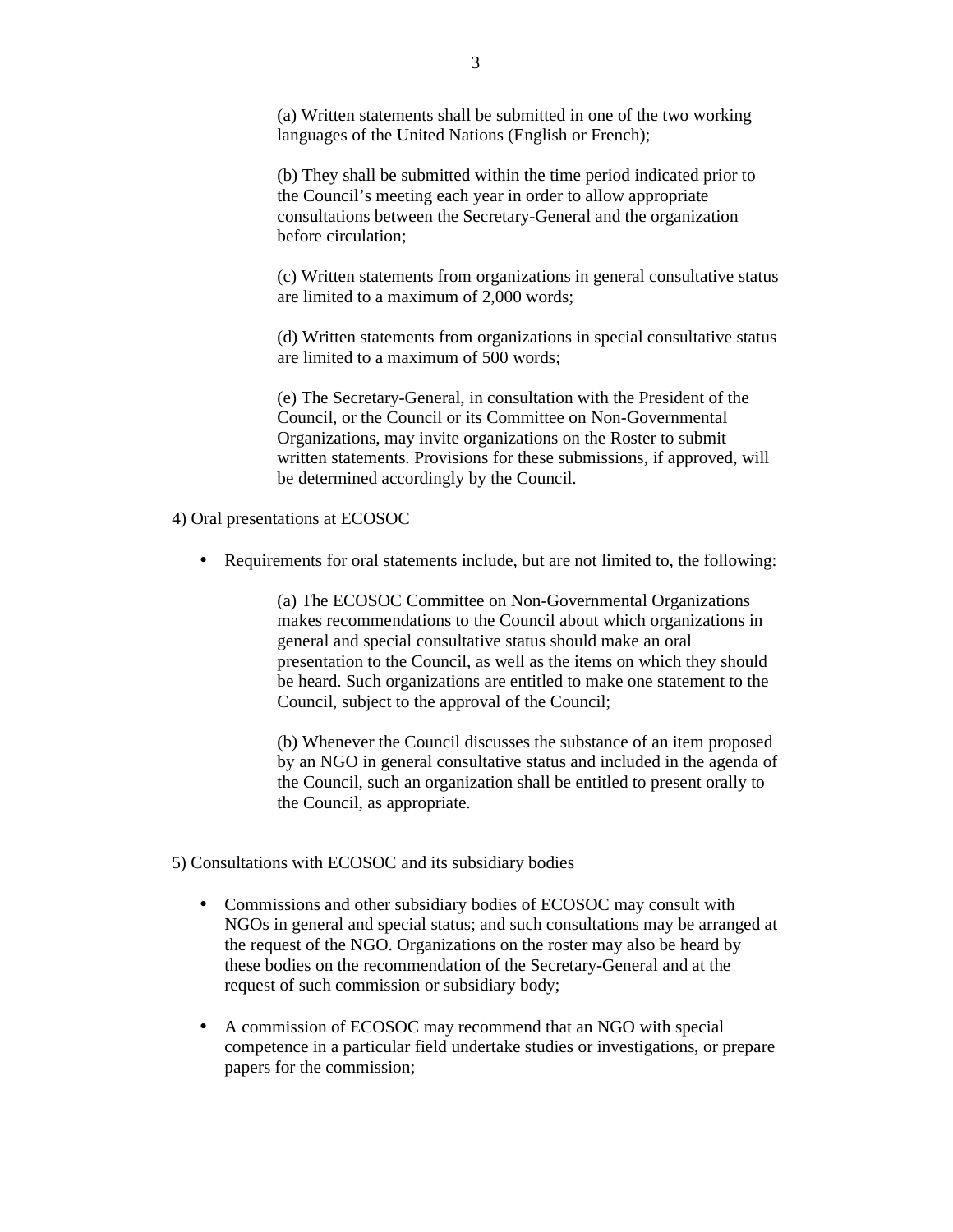- NGOs shall be able to consult officers of the appropriate offices of the Secretariat on matters of mutual interest or concern. Such consultation shall be at the request of the NGO or the Secretary-General;
- The Secretary-General may request organizations in general, special and roster status to carry out studies or prepare papers.
- 6) Use of United Nations facilities

The Secretary-General is authorized to offer United Nations facilities to NGOs in consultative status, including:

- accommodation for conferences or smaller meetings related to the work of ECOSOC;
- appropriate seating arrangements and facilities for obtaining documents during public meetings of the General Assembly that deal with matters in the economic and social and related fields;
- arrangement of informal discussions on matters of special interest to groups or organizations;
- access to United Nations press documentation services;
- prompt and efficient distribution of documents related to ECOSOC and its subsidiary bodies as the Secretary-General deems appropriate;
- use of United Nations libraries.

### **B. Responsibilities and obligations of NGOs in consultative status**

1) Quadrennial reports

- Organizations in general and special consultative status are required to submit a report on the activities of their organizations in support of the work of ECOSOC and the United Nations **once every four years**, known as quadrennial reports, as per ECOSOC resolution 1996/31. This requirement is reinforced through ECOCOC resolution 2008/4 on "Measures to improve the quadrennial reporting procedures." In keeping with these requirements, **your organization will be required to submit its first report for the 2014-2017 period by no later than 1 May 2018** for review by the ECOSOC Committee on NGOs. Please download and carefully follow the guidelines for the submission of these reports on the NGO Branch website at: http://csonet.org/?menu=85.
- In the intervening periods between the submission of quadrennial reports, organizations are advised to keep detailed records of participation in United Nations meetings and events, as well as cooperation with United Nations funds and agencies for inclusion in subsequent reports.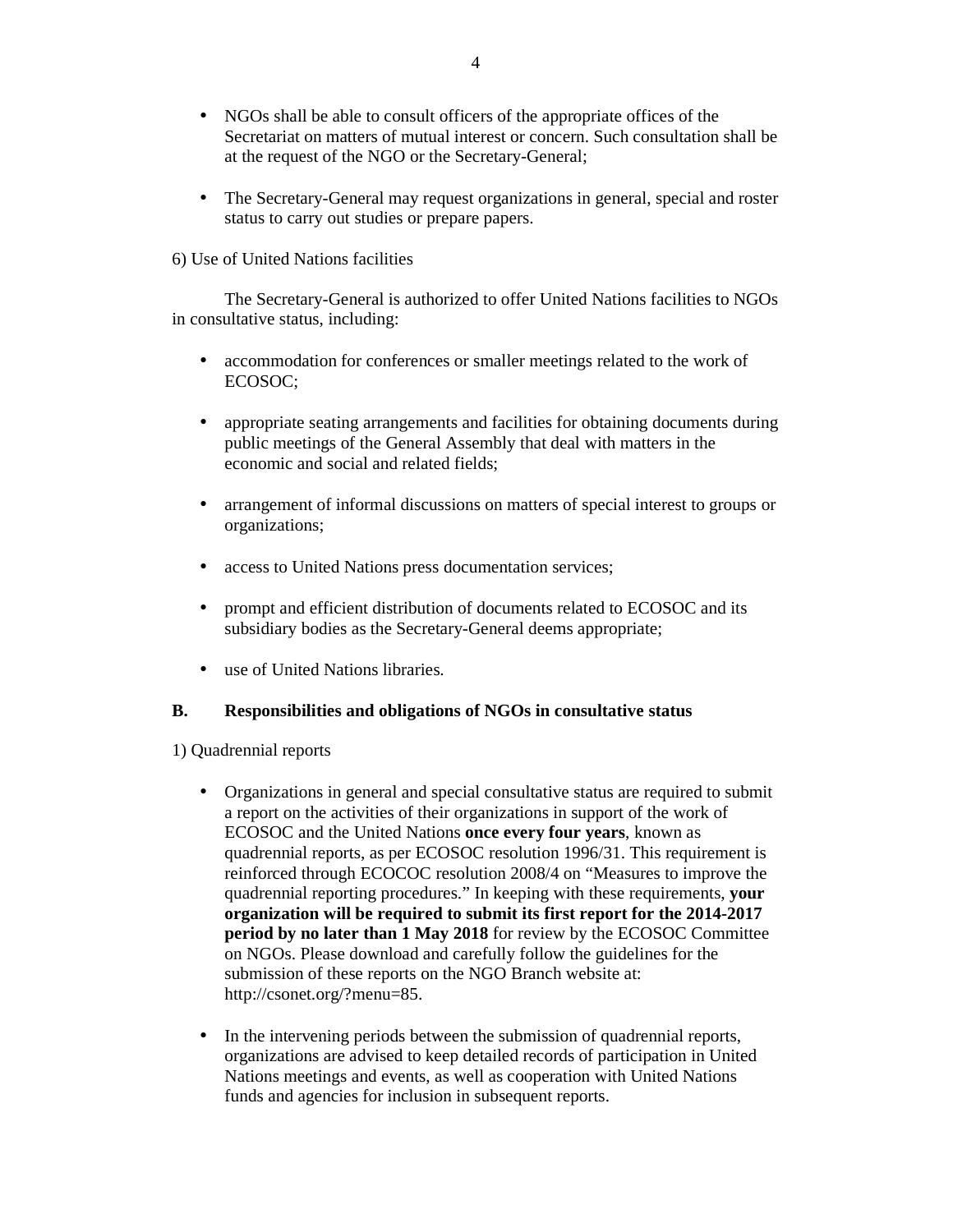2) Suspension and withdrawal of consultative status

- As per resolution 2008/4, if an NGO fails to submit their quadrennial report by the due date, the ECOSOC Committee on NGOs shall recommend immediate suspension of consultative status for the organization for a period of one year.
- According to the same ECOSOC resolution 2008/4, NGOs whose consultative status has been suspended due to an outstanding quadrennial report will be required to submit the report within the period of suspension in order for the Committee on NGOs to consider, take note of the report and recommend reinstatement of consultative status. If, however, an NGO fails to submit the report within the stipulated period, the ECOSOC Committee on NGOs shall recommend to the Council the immediate withdrawal of consultative status. Once consultative status has been withdrawn by the Council, the NGO will no longer be entitled to the benefits and privileges of the relationship.
- The organization concerned will be entitled to re-apply for consultative status only after a period of three years, following the effective date of withdrawal of status.
- Additionally, consultative status of NGOs can be suspended for up to three years or withdrawn by the decision of the Economic and Social Council on the recommendation of its Committee on Non- Governmental Organizations in the following cases:

(a) If an organization, either directly or through its affiliates or representatives acting on its behalf, clearly abuses its status by engaging in a pattern of acts contrary to the purposes and principles of the Charter of the United Nations including unsubstantiated or politically motivated acts against Member States of the United Nations incompatible with those purposes and principles;

(b) If there exists substantiated evidence of influence from proceeds resulting from internationally recognized criminal activities such as the illicit drugs trade, money-laundering or the illegal arms trade;

(c) If, within the preceding three years, an organization did not make any positive or effective contribution to the work of the United Nations and, in particular, of the Council or its commissions or other subsidiary organs.

#### **Strict prohibitions against misrepresentation of consultative status**

• NGOs in consultative status are **NOT** considered part of the United Nations system. As such, they are not representatives or staff of the United Nations, nor are they authorized to enter into business arrangements on behalf of the United Nations, or misuse the name or logo for endorsement of an organization's activities in any way. Furthermore, consultative status does not